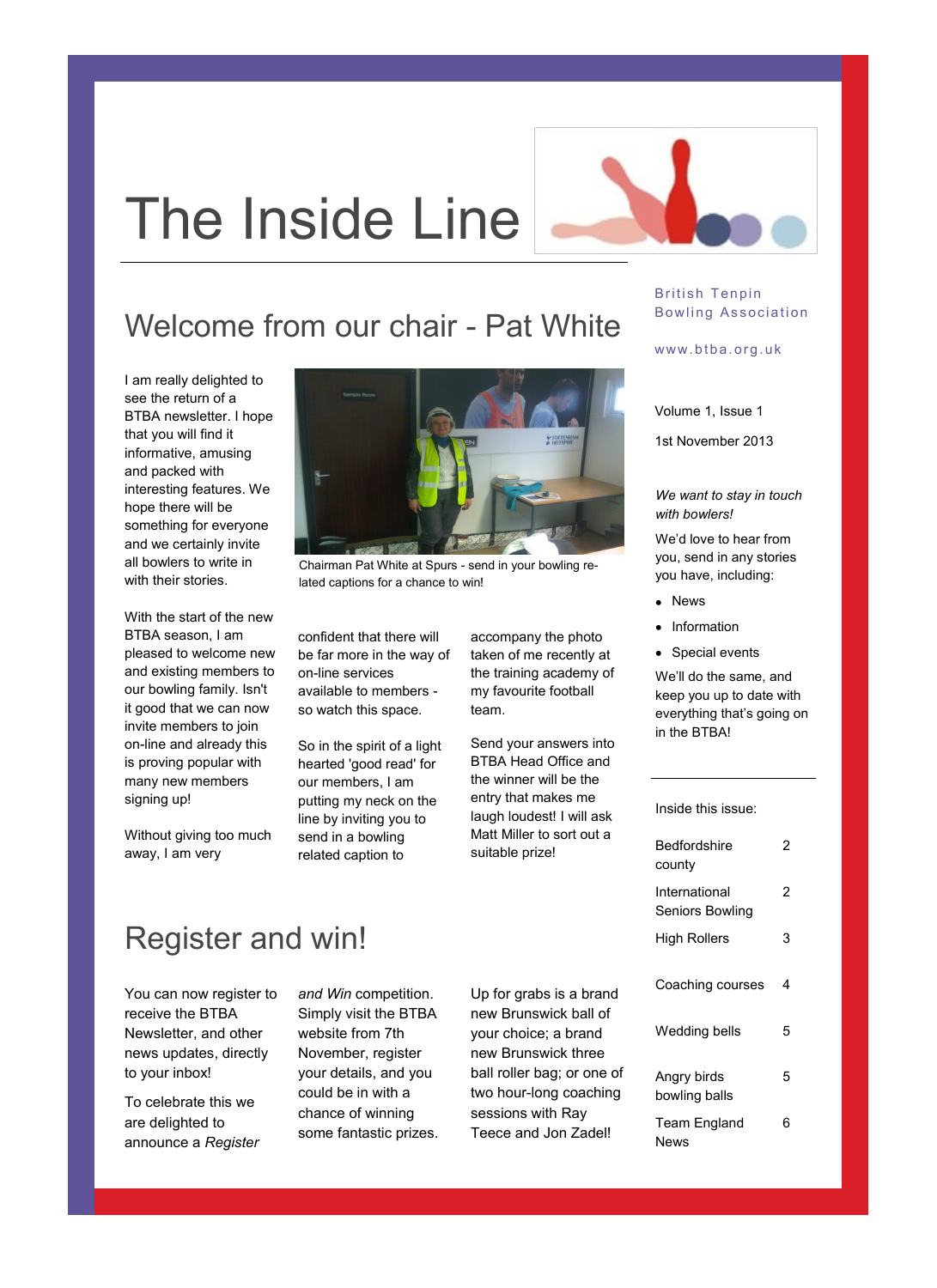### Hard work pays off for Bedfordshire and their county team

**Written by** Basher Bonfield

It's been a long barren road for the Bedfordshire County team, but a couple of years ago the local association made the brave decision to really support the county team and give them the best chance of qualifying for the National Finals.

Over the last couple of years the Bedfordshire team have been visiting different centres, playing in more five person team events via challenge matches organised by the county.

It was a brave move because the

teams participation in these challenge matches were always part subsidised by the local association, which meant a bigger



Bedfordshire men's team (l-r): S. Dynes, R. Weavers, B. Bonfield, M. Bloye, N. Hunter, S. Gill, J. Taylor. Front & centre - Tina Spence - mascot and ball carrier.

Luckily the fund raising skills of the committee has meant that not only have Bedfordshire covered their costs they are actually now in a healthier financial position then they were 2 years ago!

It paid off in September too, when Bedfordshire Men's team qualified for the national finals at Coventry for the first time since 2005. The team played really well and were inspired by senior bowler Jeff Taylor who shot the day's high game with a 279 on his way to averaging 233.

### International Seniors Bowling Tour (ISBT)—Lomme, France

**Written by** Linda Buckland

Ian Buckland from Abbots Langley, **Hertfordshire** bowled in his first ISBT tournament in Lomme, France last weekend. He finished  $5<sup>th</sup>$  out of 64 entrants from as far away as Sweden, Romania and Italy.

For those who do not know about the ISBT, it is open to anyone over the age of 50 and one pin is added to your score for each year over 50 (so Ian got 8!) Here 64 bowlers were cut to 28 after 6 games, with the top 8 gaining a bye into the  $3<sup>rd</sup>$ round. The remaining 20 bowlers were joined by the 2 top scorers from qualifying and 2 desperados – the  $2^{nd}$  round saw another 12 cut after 4 games. The 20 bowlers that entered the 3<sup>rd</sup> round were cut to 8 after 6 games, then a 7 game round robin followed.

The United Kingdom was well represented with 13 men and 4 ladies. Steve Wright from Hertfordshire unfortunately broke his knee on very unpredictable

approaches and had to retire during his 8th game. However 10 of the British men qualified for the second round, with Ron Oldfield and Mick Ince from **Yorkshire** and Ian qualifying in the top 8. The standard was high, with all of the top 8 averaging 225 or more (scratch) and the top 28 averaging over 200. Ian had started comparatively slowly, scoring 1281 on the first day but bowled 968 over the first four on the second day and rounded off with 203, 200 to finish with a total of 2662 scratch (2748 with age bonus) to clinch  $8<sup>th</sup>$  place by just 17 pins over Yorkshire's Les Grant.

On finals day, thanks to his  $8<sup>th</sup>$ place qualification, Ian was able to sit out the first 4 games before joining in for the block of 6. He had a slow start of 613 over the first 3 games and was looking doubtful to qualify for the round robin but came back strongly with 223, 258 and 267 over the next 3 to pull himself up from  $11^{th}$  to  $5^{th}$ .

When the round robin started, there were 3 Brits left in the tournament – Ron Oldfield, who averaged 236 scratch in the semi finals to qualify in  $1<sup>st</sup>$  place and, at 72, just keeps on winning tournaments, Frank Lindsay and Ian – plus players from continental Europe. The lanes had become quite demanding for most of the players by now and Ian was no exception, holding  $8<sup>th</sup>$  place through games 2 to 4. However a 219 in the  $5<sup>th</sup>$  followed by a fine 258 in the penultimate game moved him up to  $4<sup>th</sup>$  place before dropping back to  $5<sup>th</sup>$  in the last game.

The tournament was won by Andre Geelen of Belgium, who frankly never looked like losing, Ron Oldfield came 3<sup>rd</sup> and Frank Lindsay was  $4<sup>th</sup>$ .

*The oldest entrants in the tournament were Frank (83) and Ruth Stander (79) from Essex. Frank made the finals in 22nd place and said he still felt fit enough to play the round robin if he qualified!*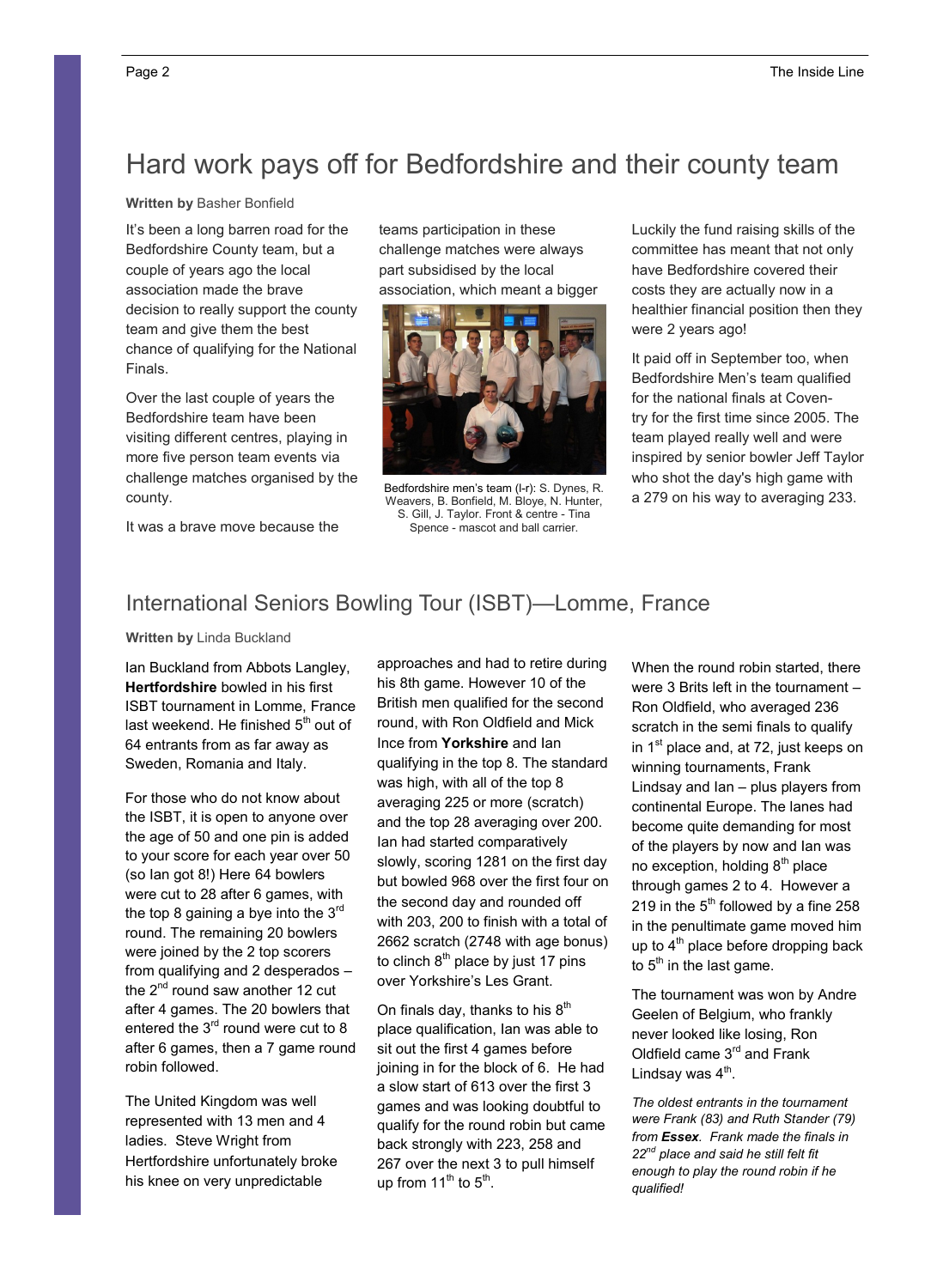### High rollers - records broken and personal bests set

Here's a round up of some the high One benefit of using your newsletter the country: scores in local county leagues around

#### as a promotional tool is that you can **Bedfordshire**

**Chris Gibson** bowling on 7th October in the *Meg Jordache Scratch Trios* his 6th 300 using a 13lb *Black Widow* Venom. Chris finished with a 770 series and was bowling with the *London Pro Shop* team. This was also the first time Chris had bowled out injured with a bad back. league at Dunstable *GoBowling* had for several months as he had been

**Andy Giles** shot his 12th 300 on the Finally once once the real recording the 10th October in Dunstable's GoBowling's Thursday Trios league shame he didn't shoot a 700 - with games of 188, 205, 300 for a 693 series.

his personal best of 280 – making it a On the 2nd October, **Paul Griffiths**  bowling in the *Comwake* league hit 320 game with handicap!

**Martin Stackpoole** had his highest set ever in the *Meg Jordache Scratch Trios* league on the 30<sup>th</sup> September, with games of 246-265-222 for a 733 series.

#### $$

On Tuesday 25th September, in the **Classic league at Worcester Pete** If the newsletter is distributed inter-bowling 15 series -279,269,267. Pete **Stevenson** broke the house record

is 20 and has bowled with Acocks Green as a junior. He is a bowls regularly at Worcester! Warwickshire registered bowler, but



Record breaking Pete Stevenson

### and post it. **Lincolnshire** by Gill Hutchinson

The 2013 Combined Junior Trials and Championships brought together bowlers from the Lincoln, Grantham, Boston and Scunthorpe Steelers YBCs in the sort of head to head

competition that the young bowlers love, and personal bests were set all over the place:

#### **U14s**:

Liam Kelk (Junior Champion!), PB series - 541

Daniel King, PB game - 174

Katie Marfleet, PB game - 141

Jessica Melton, PB series - 542

Emily Posey, PB game and series - 168 and 424

#### U16s:

Bradley Redfearn, PB series - 598 Ben Marfleet, PB series - 495

#### **U18s**:

Ciaron Clarke, PB series - 651 Jack Waby, PB game - 237 Sam Lee, PB game - 186

### A memorable day on the lanes for Rhys **Cambridgeshire**

Saturday 12<sup>th</sup> October was a day to remember for 13 year old Rhys Bean, who at *AMF Peterborough* bowled his personal best game of 278 with a 736 series.

Clearly Rhys's confidence was sky high as in the afternoon *Fours* league he went and beat his personal best

once again, firing in 12 strikes in a row for a perfect 300 game!

Unfortunately for Rhys, he won't be receiving his official high score certificates from the BTBA as Peterborough's *Fours* league is not a sanctioned league, but well done Rhys and what a day to remember.

### Poignant message from Bowltech UK

#### **Written by** Ross Gibson

In this sport that we love there have been many changes over the last 50+ years since Bowling came to our shores. Companies, Bowling Centres and Chains have come and gone. However at the heart of Tenpin Bowling in England stands the ever-present BTBA.

Now the BTBA itself has gone through a series of major changes that should help shape the future of Bowling for the next 50 years. Bowltech UK would like to congratulate and welcome all the new members of the revised National Council structure.

These are exciting times and Bowltech are proud to be associated with the BTBA in their efforts to grow Tenpin Bowling in

the years ahead.

*Bowltech UK Ltd are part of the Bowltech Group of companies. Their distribution centre operated by European Bowling Distributors serves as the central European hub for many major brands including Dexter, Ebonite, Storm, Kegel, QubicaAMF and many more.*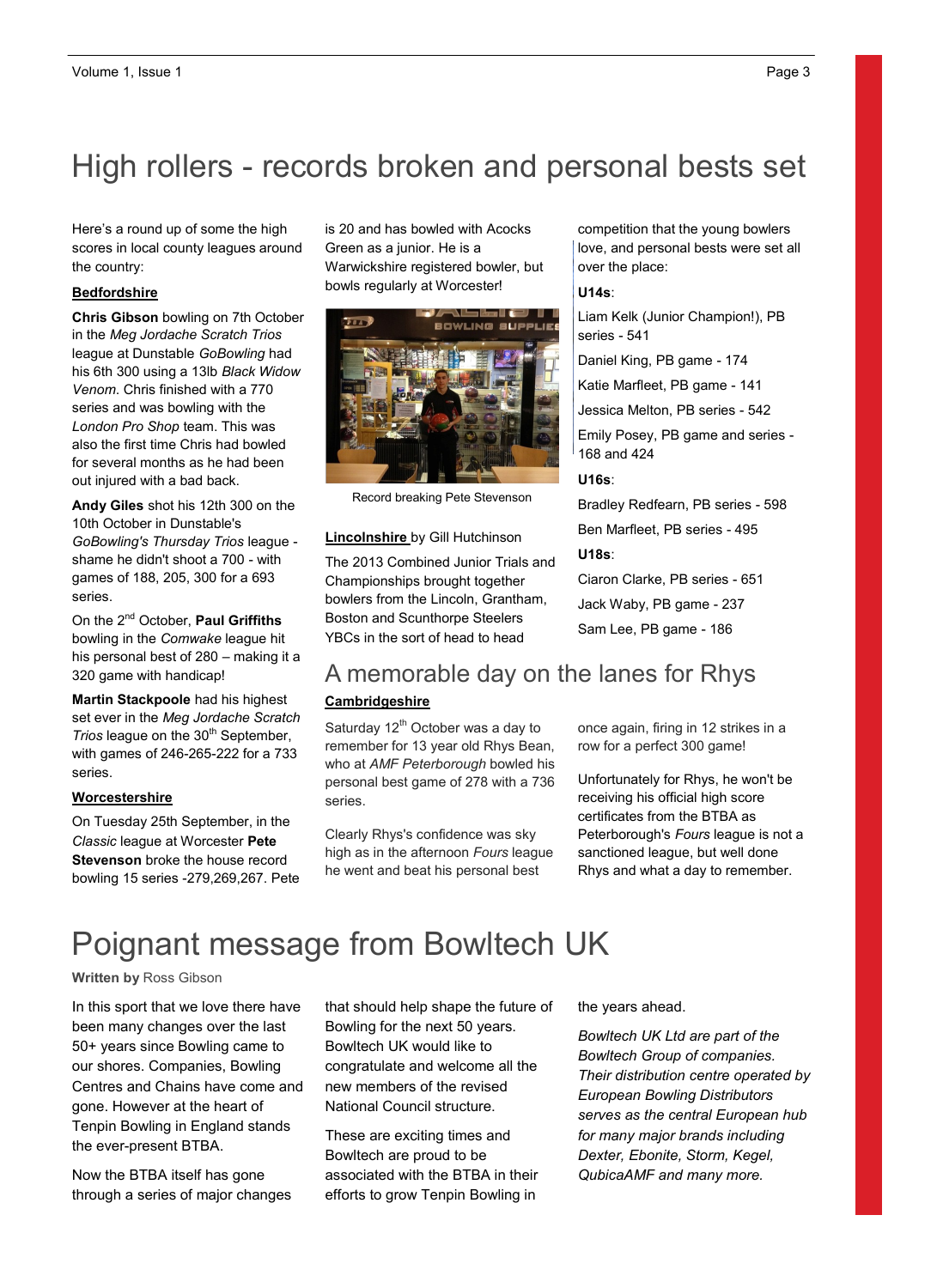# Tenpin Bowling Proprietors Association Trade Show

**Written by** John Ashbridge

Firstly, I have been asked to pass on congratulations from the TBPA, to all recently appointed members of the BTBA National Council. As members of both associations know, the two organisations have in the recent past, communicated and discussed many aspects of the industry more so than had been the case for many years. I believe, with the current make up of both committees, that cooperation will continue to develop in the future.

The TBPA is also working with Talk Tenpin more so than ever before and with the cooperation of both parties tenpin bowling is, once again, beginning to attract more media exposure. The formation of the UK Tenpin Hall of Fame has also helped in that direction. I am sure most bowlers will have noticed the increased number of television advertisements featuring bowling and the number of soaps that have also featured bowling. It was also interesting to see the recent fashion shoot at All Star Lanes, Manchester.

The TBPA held the first Trade Show for many years in early October at the Hilton Hotel, Leicester. This was organised to help raise awareness for Trade members. Examples of new technical innovations were

displayed together with a number of services being offered to bowling proprietors, all of which are designed to help reduce operating costs. Attendance exceeded expectations and all the feedback received was very positive.



TBPA (l-r) J. Ashbridge, A. Green, P. Millward.

### New Phase 1 Coaching Courses Announced

**Written by** Mark Heathorn

Following many requests I am delighted to announce the hosting of two **Phase 1 coaching courses**, one to the north of the country in **Lincoln**, on **Saturday 11th January & Sunday 12th January**, and one to the south at **Newbury Bowl** on **Saturday 30th November & Sunday 1st December**. Both courses will be delivered by Derek Simpson. In order to make the most of these you will need to get your **applications in as soon as possible** by contacting Head Office in the normal way.

Currently it is not possible to promise a Phase 2 event but if I get upwards of 8 concrete requests before the end of the year I will endeavour to host one in the early part of 2014.

#### **The future**

I would like to take this opportunity to give you a progress update with regard to coaching and education via the B.T.B.A. Over the past 2 months we have been engaged a

large number of people in the consultation and review phase which has resulted in the formation of a small working group that will assist in the development of our coaching strategy going forward. Details will be disclosed at a later date.

At every level our objective must be to make the standard of coaching as high as possible, and to develop a system of coach education in our country that is fit for purpose:

- aligned to organisational  $\bullet$ objectives and structure
- capable of producing high  $\bullet$ quality coaches in the volume required by our sport
- current, modern, and relevant
- future-proofed in it's content and design
- provide our coaches with  $\bullet$ opportunities for continuous development

The method of delivery will be designed to encourage easy access to coach education. It will be cost effective for both the coach and the organisation and it will make the most of technology.

In the longer term B.T.B.A. coaching will look at other areas of education within our sport including officials, bowling centre employees and external qualifications.

Our program will also include a review of the coaches association and I hope to have some exciting news regarding this at our first *Coaching Forum* that will be held early in 2014 - watch this space for details and further updates as our plans get refined.

Thank you for reading this, I look forward to serving all our members over the next couple of years during which I aim to significantly improve the quality and perception of tenpin bowling coaching throughout the country.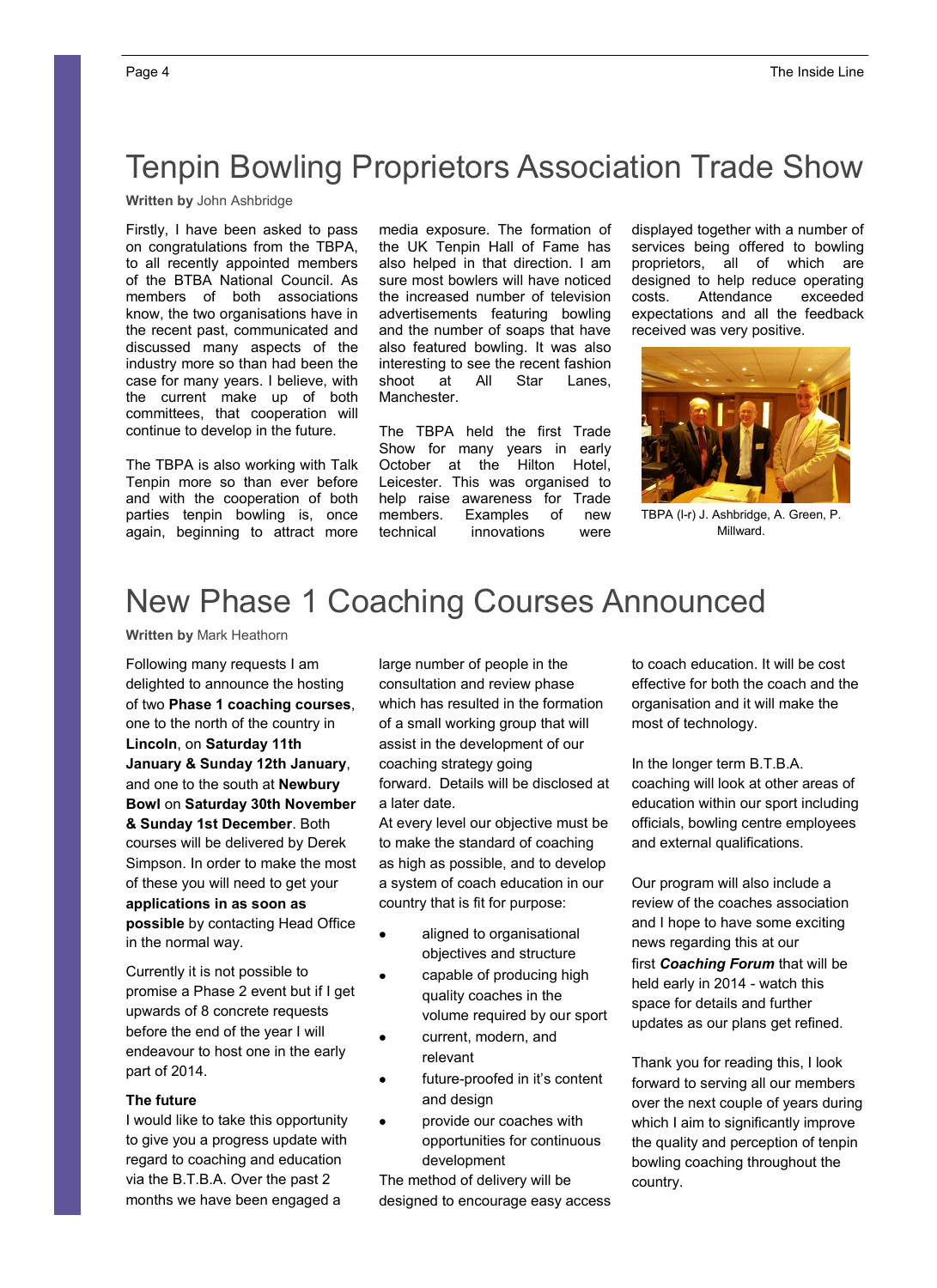### The Friendship Tour - Venray

**Written by** Dave Chester, Colin Laing, and Sarah Wilson

Venray is in Holland, about 30 minutes from Eindhoven and 10 minutes from the German border. We went over August Bank Holiday weekend to participate in the *Friendship Tour* - something that was started back in the early 00's over a conversation between Dave Chester and Steph and Bert Peeters, who felt that it would be nice to build up something special between two groups of friends.

As the financial crisis effectively saw the *Friendship Tour* take a back seat for a few years, there was a lot of excitement around this year's event as it was the first time

since 2007 that the Tour had taken place.

The format was very simple: 9 UK teams, 9 Dutch teams all played 9 games in 3 sets of 3 games against different opponents. Highest 4 teams from each side went through to the finals, where they played a 3 game round robin, and from this the winner was decided. With there just being bragging rights up for grabs, the tournament remained about the friendship and social side, with Sarah Wilson being the outstanding performer from the Brits, although the Dutch did retain the title for this year's event.

### Suffolk Open

*Suffolk County are holding a BTBA sanctioned open event at Martlesham Heath on the 17th November.* 

This is the ultimate test for bowlers who will play three games on three different conditions - a short, medium and long pattern. There are scratch and handicap prizes. Registration is at 9.30am.

Contact Chris Thorogood via email: christhorogood85@yahoo.com or telephone: 07545 633364 - for more details and an entry form.

### Wedding bells ring for Sam and Mark

Congratulations to Sam Hill and Mark Patrick on their recent engagement, Mark popped the question to Sam at Sea World Florida during their holiday.

Mark is Assistant Manager at Corals, and is a member of the Scratch Singles league at Stroud Bowl every Thursday at 8pm presently playing on USA Open pattern.



Sam is a Sales Assistant at Lakeland and is also studying primary teaching at Gloucestershire University.

A small celebration was held at Stroud Bowl on their return when the league members wished the couple the best of luck and a long and happy future together.

### *Angry Birds* bowling balls to hit UK shores!

**Written by** Ross Gibson

Bowltech UK have struck a licence agreement with Rovio to produce a range of Angry Bird products for the Bowling Industry worldwide.

The first releases are on the way from the manufacturer and should be appearing in Pro Shops at the end of November, just in time to solve that Christmas present dilemma for the bowler in your life.

The Red Bird, Green Pig and Bomb Bird balls will be available in 8lb, 10lb, 12lb & 14lb together with matching single bags.

Every little helps as they say and that is especially true in these challenging times. The Bowltech Bowlers Club is a scheme designed to give you access to many benefits including a 5% discount at participating Pro

Shops. The club is **free** to join. Full details and an application form can be found

at: www.bowltechbowlersclub.co.uk